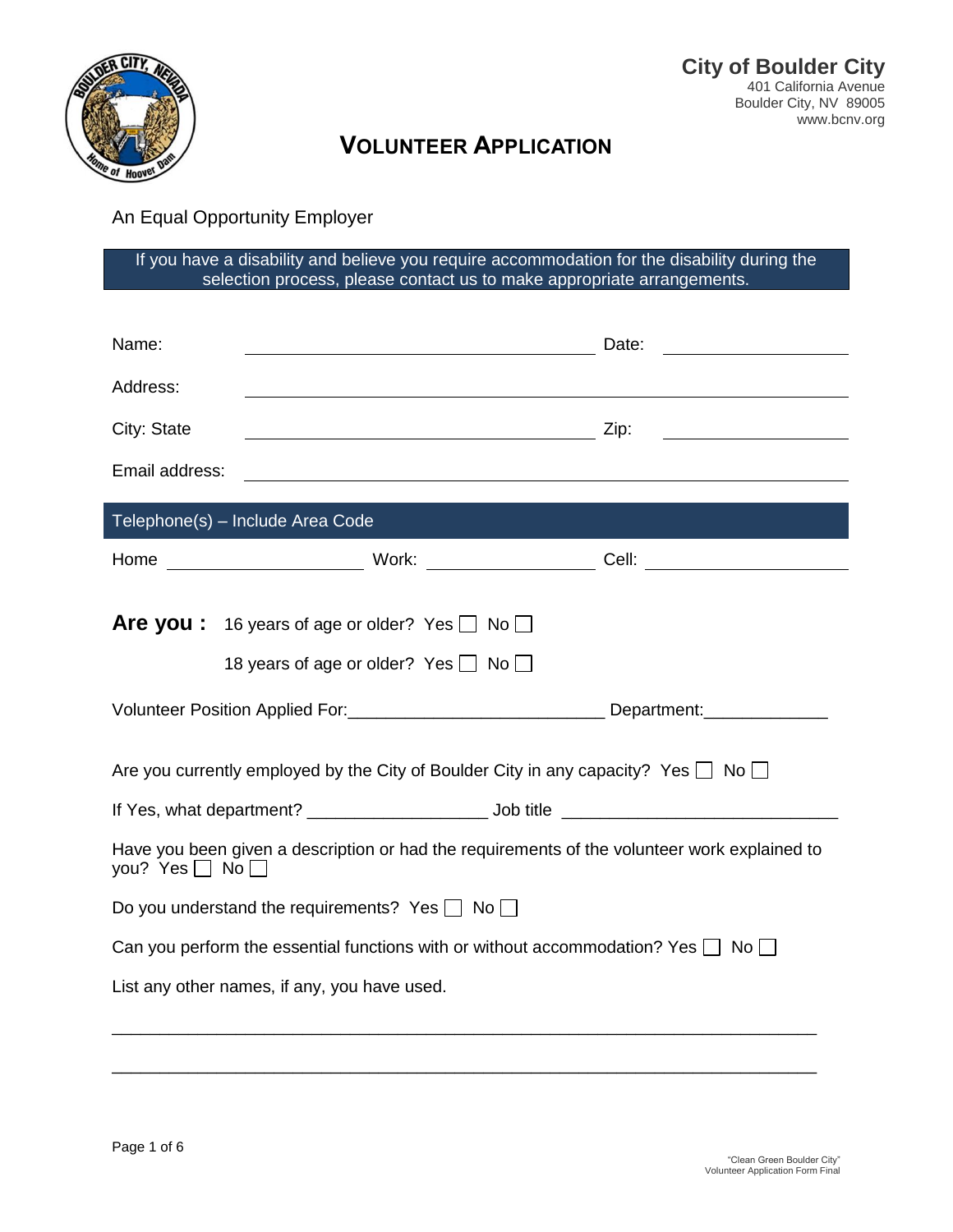## **EDUCATION RECORD**

| <b>School Name</b>                    | Location | <b>Hours</b><br>Earned | Diploma, Degree<br>or Certificate | Major Field<br>of Study |
|---------------------------------------|----------|------------------------|-----------------------------------|-------------------------|
| Business/Technical/Vocational         |          |                        |                                   |                         |
| 1.                                    |          |                        |                                   |                         |
|                                       |          |                        |                                   |                         |
| 2.                                    |          |                        |                                   |                         |
| College/University<br>(Undergraduate) |          |                        |                                   |                         |
| 1.                                    |          |                        |                                   |                         |
|                                       |          |                        |                                   |                         |
| 2.                                    |          |                        |                                   |                         |
| <b>Graduate School</b>                |          |                        |                                   |                         |

Did you graduate from high school or receive a GED certificate? Yes  $\Box$  No  $\Box$ 

Describe the volunteer work you are interested in doing.

| Days Available (Circle) | M | W |  | ⌒<br>c |  |
|-------------------------|---|---|--|--------|--|
| <b>Hours Available</b>  |   |   |  |        |  |

**\_\_\_\_\_\_\_\_\_\_\_\_\_\_\_\_\_\_\_\_\_\_\_\_\_\_\_\_\_\_\_\_\_\_\_\_\_\_\_\_\_\_\_\_\_\_\_\_\_\_\_\_\_\_\_\_\_\_\_\_\_\_\_\_\_\_\_\_\_\_\_\_\_\_\_\_ \_\_\_\_\_\_\_\_\_\_\_\_\_\_\_\_\_\_\_\_\_\_\_\_\_\_\_\_\_\_\_\_\_\_\_\_\_\_\_\_\_\_\_\_\_\_\_\_\_\_\_\_\_\_\_\_\_\_\_\_\_\_\_\_\_\_\_\_\_\_\_\_\_\_\_\_**

**LICENSES:** (Optional, unless required for the volunteer work for which you are now applying.)

List driver's license and other current licenses, certifications, or registrations required for the volunteer work for which you are applying. Indicate types, state license numbers, and expiration dates.

\_\_\_\_\_\_\_\_\_\_\_\_\_\_\_\_\_\_\_\_\_\_\_\_\_\_\_\_\_\_\_\_\_\_\_\_\_\_\_\_\_\_\_\_\_\_\_\_\_\_\_\_\_\_\_\_\_\_\_\_\_\_\_\_\_\_\_\_\_\_\_\_\_\_\_\_

\_\_\_\_\_\_\_\_\_\_\_\_\_\_\_\_\_\_\_\_\_\_\_\_\_\_\_\_\_\_\_\_\_\_\_\_\_\_\_\_\_\_\_\_\_\_\_\_\_\_\_\_\_\_\_\_\_\_\_\_\_\_\_\_\_\_\_\_\_\_\_\_\_\_\_\_

**\_\_\_\_\_\_\_\_\_\_\_\_\_\_\_\_\_\_\_\_\_\_\_\_\_\_\_\_\_\_\_\_\_\_\_\_\_\_\_\_\_\_\_\_\_\_\_\_\_\_\_\_\_\_\_\_\_\_\_\_\_\_\_\_\_\_\_\_\_\_\_\_\_\_\_\_**

\_\_\_\_\_\_\_\_\_\_\_\_\_\_\_\_\_\_\_\_\_\_\_\_\_\_\_\_\_\_\_\_\_\_\_\_\_\_\_\_\_\_\_\_\_\_\_\_\_\_\_\_\_\_\_\_\_\_\_\_\_\_\_\_\_\_\_

List any special skills you possess and/or equipment or office machines you can operate.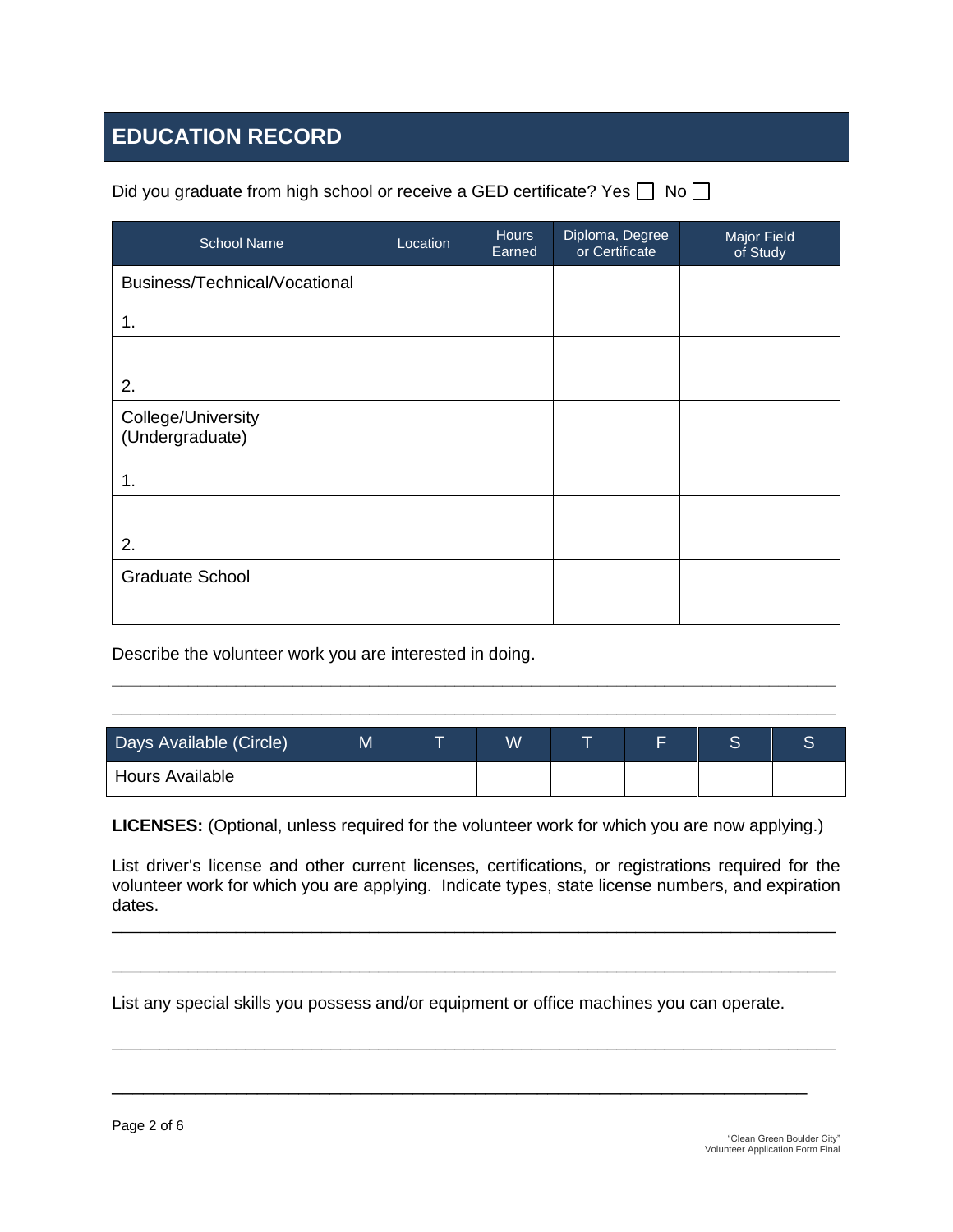### **OTHER INFORMATION**

If you are not a current employee of **the City of Boulder City**, have you previously worked for **the City of Boulder City**?

 $Yes \Box No \Box$  When?

Have you ever been convicted of, pled guilty or nolo contendre to, or been granted deferred adjudication for a felony or any lesser crime, other than a minor traffic infraction? Yes  $\Box$  No  $\Box$ A conviction or guilty plea will not necessarily disqualify you from volunteer work with **the City of Boulder City**. If yes, list all such offenses and provide date, name of court, and disposition. You may omit minor violations for which you paid a fine of \$50 or less.

Have you ever been disciplined in your employment related to workplace violence? Yes  $\Box$  No  $\Box$  If yes, please explain:

\_\_\_\_\_\_\_\_\_\_\_\_\_\_\_\_\_\_\_\_\_\_\_\_\_\_\_\_\_\_\_\_\_\_\_\_\_\_\_\_\_\_\_\_\_\_\_\_\_\_\_\_\_\_\_\_\_\_\_\_\_\_\_\_\_\_\_\_\_\_\_\_\_\_\_\_

\_\_\_\_\_\_\_\_\_\_\_\_\_\_\_\_\_\_\_\_\_\_\_\_\_\_\_\_\_\_\_\_\_\_\_\_\_\_\_\_\_\_\_\_\_\_\_\_\_\_\_\_\_\_\_\_\_\_\_\_\_\_\_\_\_\_\_\_\_\_\_\_\_\_\_\_ \_\_\_\_\_\_\_\_\_\_\_\_\_\_\_\_\_\_\_\_\_\_\_\_\_\_\_\_\_\_\_\_\_\_\_\_\_\_\_\_\_\_\_\_\_\_\_\_\_\_\_\_\_\_\_\_\_\_\_\_\_\_\_\_\_\_\_\_\_\_\_\_\_\_\_\_

#### Do you presently use illegal drugs? Yes  $\Box$  No  $\Box$

#### **HISTORY OF VOLUNTEER ACTIVITIES AND PAID EMPLOYMENT**

Provide information regarding paid and volunteer work (include military employment if duties/assignments relate to the job you are applying for). Describe your most recent experience first; then list other relevant positions in chronological order, working down from the most recent. Use additional sheets if necessary.

May we contact all employers listed? Yes  $\Box$  No  $\Box$  (Attach a list of any exceptions with an explanation.)

Employer: \_\_\_\_\_\_\_\_\_\_\_\_\_\_\_\_\_\_\_\_\_\_\_\_\_\_\_ Position: \_\_\_\_\_\_\_\_\_\_\_\_\_\_\_\_\_\_\_\_\_\_\_\_\_\_\_\_\_\_\_\_ Address: \_\_\_\_\_\_\_\_\_\_\_\_\_\_\_\_\_\_\_\_\_\_\_\_\_\_\_\_From (Mo./Yr.) \_\_\_\_\_\_\_\_\_ To (Mo./Yr.) \_\_\_\_\_\_\_\_ City, State, Zip: example and the state of the Hours per week  $\overline{a}$  $\Box$  Paid or  $\Box$  Volunteer Supervisor's Name/Title: \_\_\_\_\_\_\_\_\_\_\_\_\_\_\_\_\_\_\_\_\_\_\_\_\_\_\_\_\_\_\_ Telephone: \_\_\_\_\_\_\_\_\_\_\_\_\_\_\_ Paid or Volunteer Assignments: \_\_\_\_\_\_\_\_\_\_\_\_\_\_\_\_\_\_\_\_\_\_\_\_\_\_\_\_\_\_\_\_\_\_\_\_\_\_\_\_\_\_\_\_\_\_\_\_\_\_\_\_\_\_\_\_\_\_\_\_\_\_\_\_\_\_\_\_\_\_\_\_\_\_\_\_ \_\_\_\_\_\_\_\_\_\_\_\_\_\_\_\_\_\_\_\_\_\_\_\_\_\_\_\_\_\_\_\_\_\_\_\_\_\_\_\_\_\_\_\_\_\_\_\_\_\_\_\_\_\_\_\_\_\_\_\_\_\_\_\_\_\_\_\_\_\_\_\_\_\_\_\_ \_\_\_\_\_\_\_\_\_\_\_\_\_\_\_\_\_\_\_\_\_\_\_\_\_\_\_\_\_\_\_\_\_\_\_\_\_\_\_\_\_\_\_\_\_\_\_\_\_\_\_\_\_\_\_\_\_\_\_\_\_\_\_\_\_\_\_\_\_\_\_\_\_\_\_\_ \_\_\_\_\_\_\_\_\_\_\_\_\_\_\_\_\_\_\_\_\_\_\_\_\_\_\_\_\_\_\_\_\_\_\_\_\_\_\_\_\_\_\_\_\_\_\_\_\_\_\_\_\_\_\_\_\_\_\_\_\_\_\_\_\_\_\_\_\_\_\_\_\_\_\_\_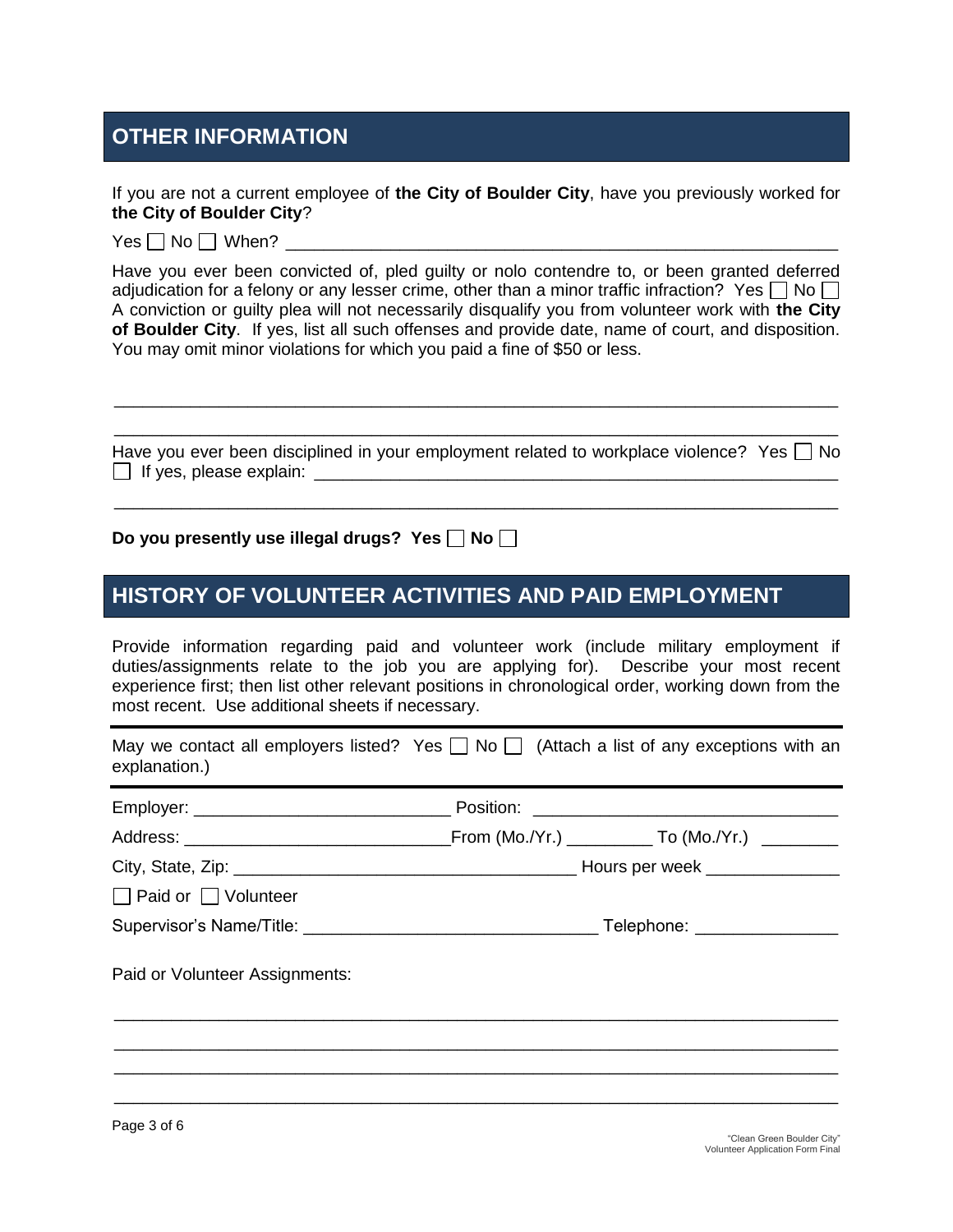#### HISTORY OF VOLUNTEER ACTIVITIES AND PAID EMPLOYMENT (continued)

|                                 | Position: |  |  |  |
|---------------------------------|-----------|--|--|--|
|                                 |           |  |  |  |
| □ Paid or □ Volunteer           |           |  |  |  |
|                                 |           |  |  |  |
| Paid or Volunteer Assignments:  |           |  |  |  |
|                                 |           |  |  |  |
|                                 |           |  |  |  |
|                                 |           |  |  |  |
|                                 |           |  |  |  |
|                                 |           |  |  |  |
| □ Paid or □ Volunteer           |           |  |  |  |
|                                 |           |  |  |  |
| Paid or Volunteer Assignments:  |           |  |  |  |
|                                 |           |  |  |  |
|                                 |           |  |  |  |
|                                 |           |  |  |  |
|                                 |           |  |  |  |
| $\Box$ Paid or $\Box$ Volunteer |           |  |  |  |
|                                 |           |  |  |  |
| Paid or Volunteer Assignments:  |           |  |  |  |
|                                 |           |  |  |  |
|                                 |           |  |  |  |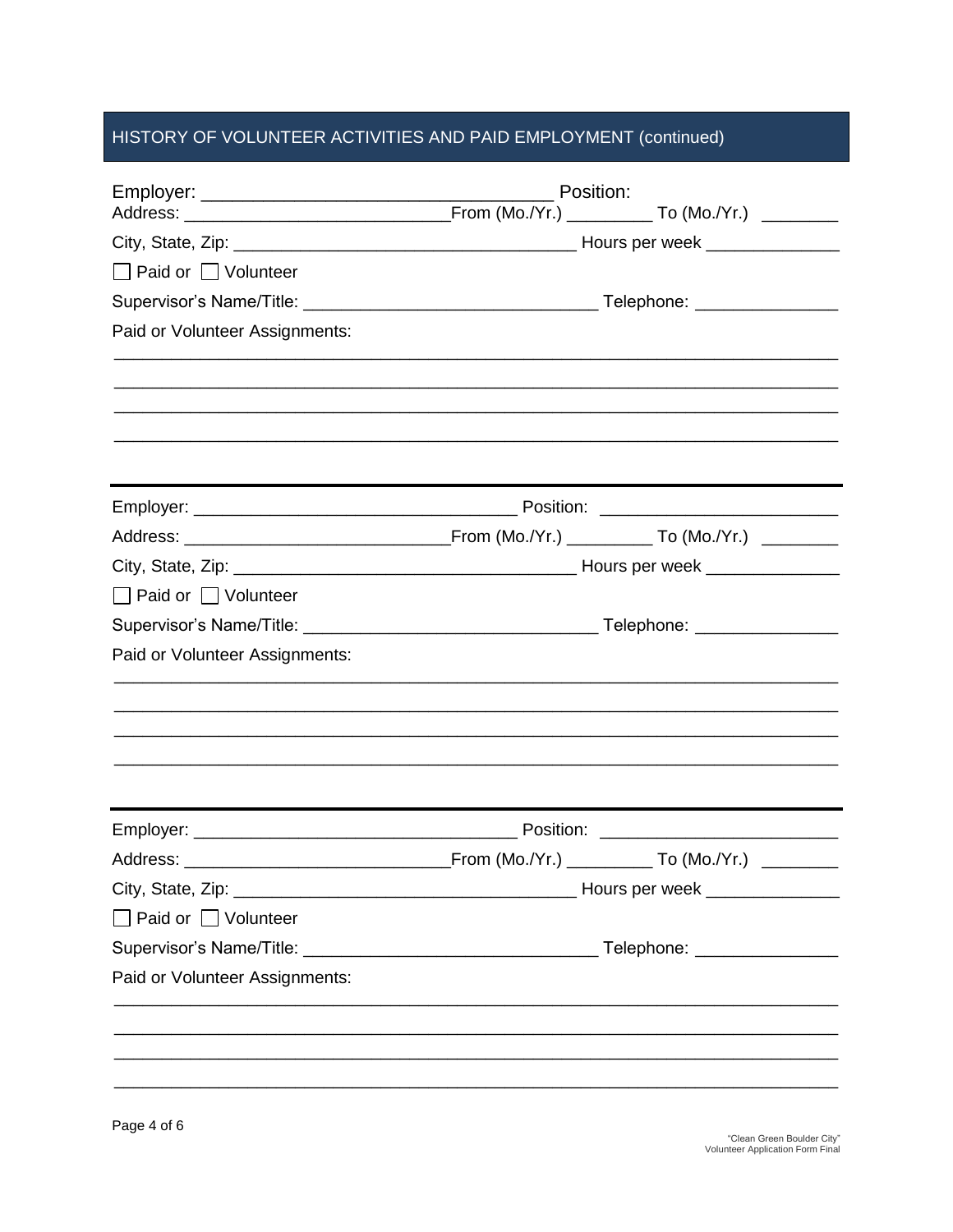## HISTORY OF VOLUNTEER ACTIVITIES AND PAID EMPLOYMENT (continued)

| $\Box$ Paid or $\Box$ Volunteer                                                                                                                                                                                                                                                             |                              |  |  |
|---------------------------------------------------------------------------------------------------------------------------------------------------------------------------------------------------------------------------------------------------------------------------------------------|------------------------------|--|--|
|                                                                                                                                                                                                                                                                                             | Telephone: _________________ |  |  |
| Paid or Volunteer Assignments:                                                                                                                                                                                                                                                              |                              |  |  |
|                                                                                                                                                                                                                                                                                             |                              |  |  |
|                                                                                                                                                                                                                                                                                             |                              |  |  |
| Please state below any other information that would be helpful in determining your qualifications<br>for the volunteer activities. You may include significant accomplishments, previous career<br>highlights, or any other information that is not included in this volunteer application. |                              |  |  |
|                                                                                                                                                                                                                                                                                             |                              |  |  |
|                                                                                                                                                                                                                                                                                             |                              |  |  |
|                                                                                                                                                                                                                                                                                             |                              |  |  |
|                                                                                                                                                                                                                                                                                             |                              |  |  |
|                                                                                                                                                                                                                                                                                             |                              |  |  |